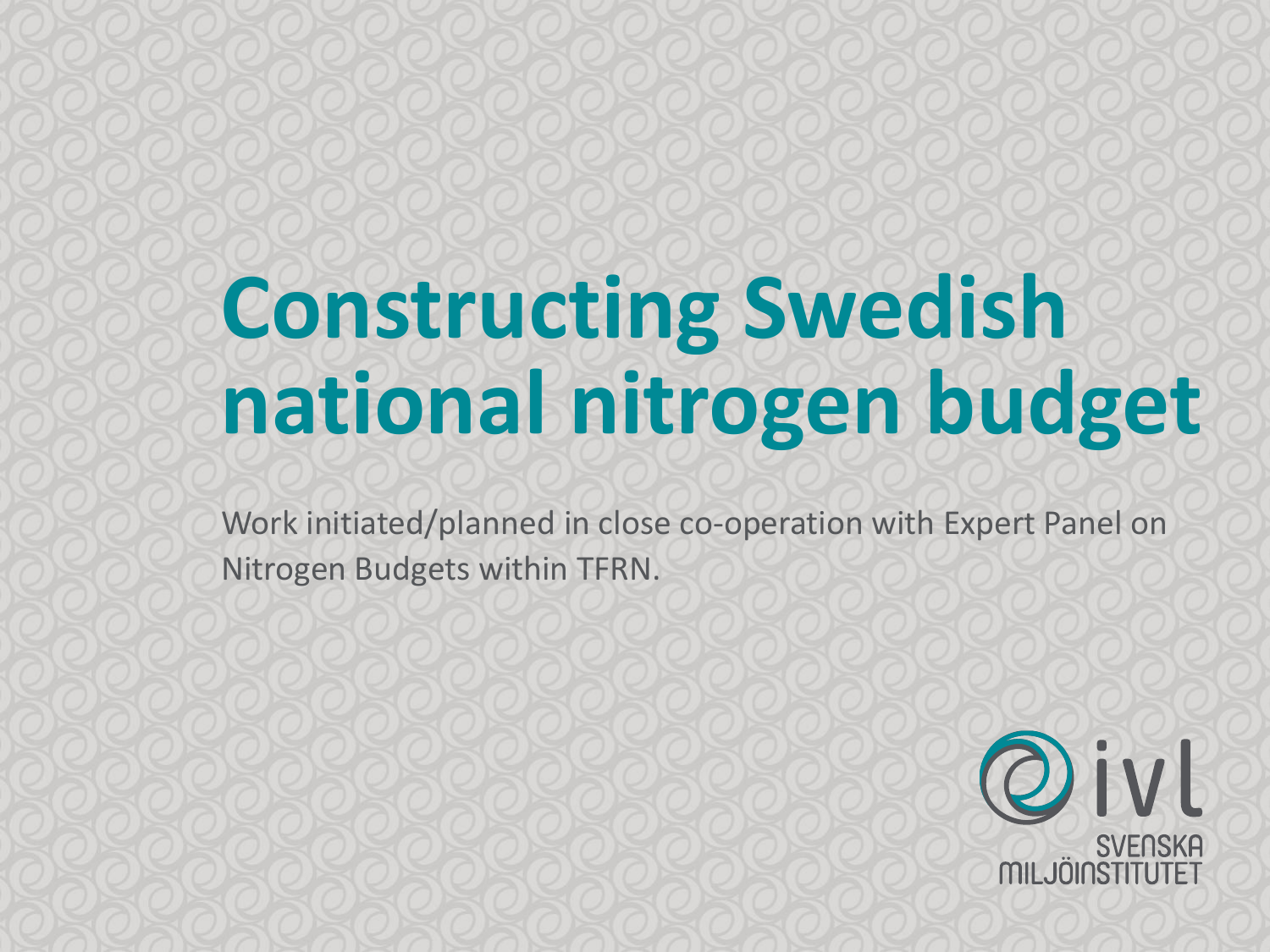## **TFRN & EPNB**

- TFRN established in 2007 under WGSR
- **O** It has four expert panels, one is EP on Nitrogen Budgets
- **O** Countries are encouraged to construct national N budgets
- **•** Methodology is described in "Guidance document on national nitrogen budgets" (2012) followed up by 1+8 Annexes
- Annex 0 Definitions and Principles, 1. **Energy and fuels**, 2. **Materials and products in industry**, 3. **Agriculture**, 4. **Forests and semi-natural vegetation**, 5. **Waste**, 6. **Humans and settlements** 7. **Atmosphere** and 8. **Hydrosphere**.
- **•** Major leap forward with work on Annexes under 2016, the methodology is ready (pretty much) Editor: Wilfried Winiwarter

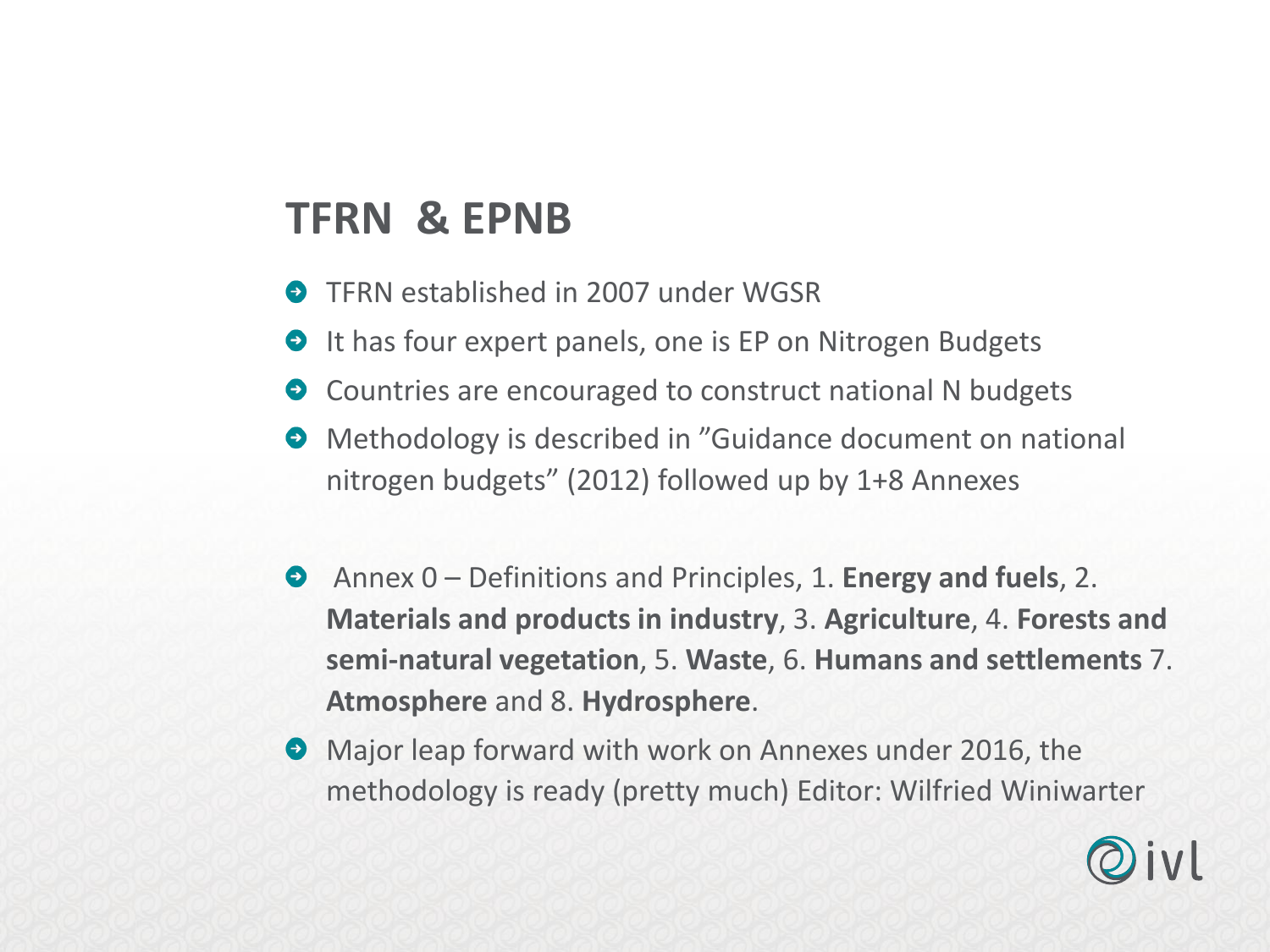**Nitrogen flows between Energy and Fuels and the other pools of the NNB (including the rest of the world). Annex 1, draft 2016-01-26**



http://www.clrtap-tfrn.org/epnb.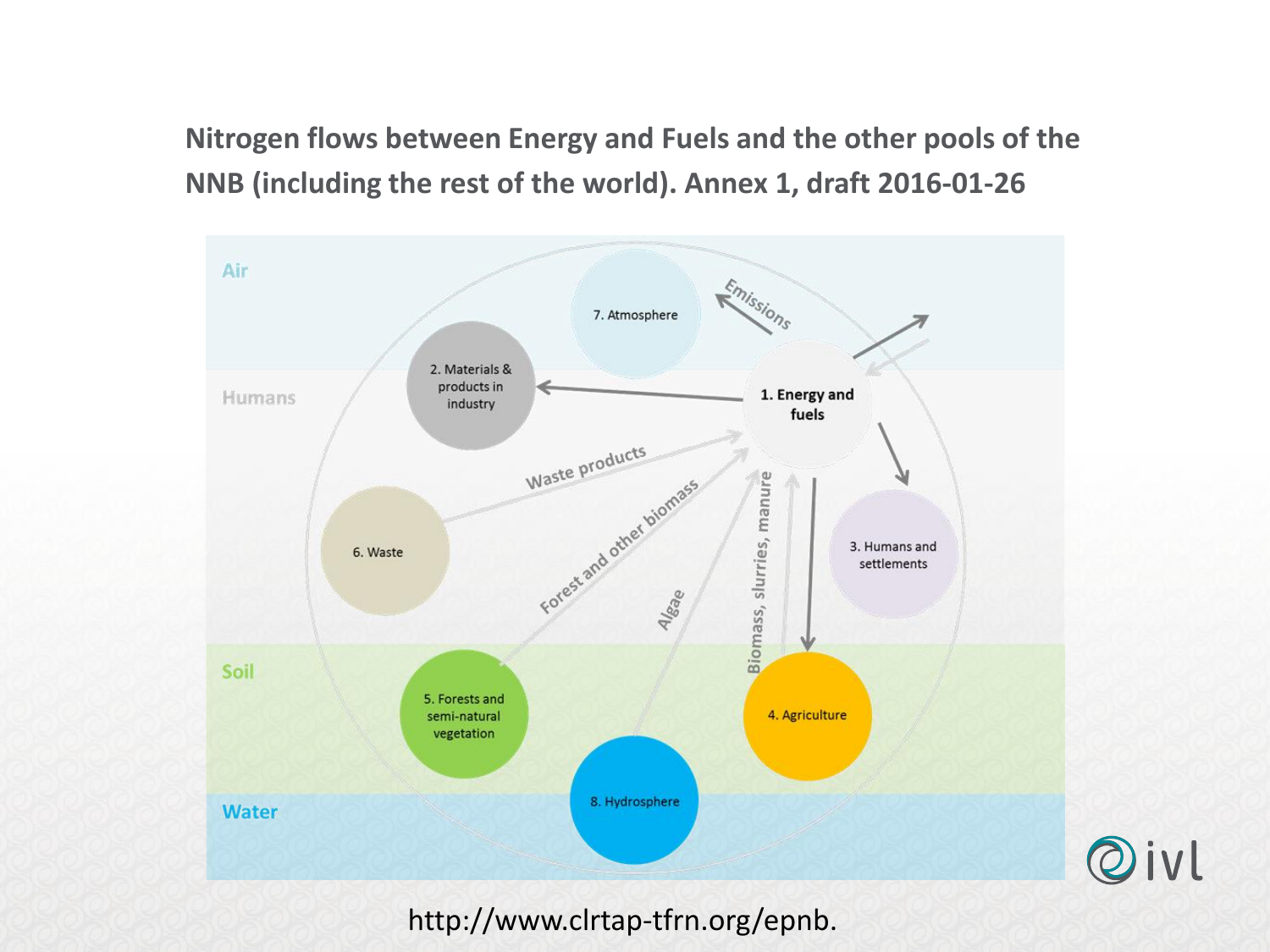## **Current status and plans in Sweden**

- Currently largest progress done in Switzerland and Germany, several other countries are active, (Canada, Denmark)
- Availablity of Annexes is major step forward and opens possibility for all countries to use the developped methodology and to construct N budget in comparable fashion
- $\bullet$  Three levels of ambition: Tier 1 3, (similar to IPCC approach)
- Tier 1 (simpliest) is much better than no N budget at all
- $\Theta$  Bulk of work under Tier 1 2 ambition level requires no new studies och model runs or calculations. Most of the required information should be publicslly available in most countries.